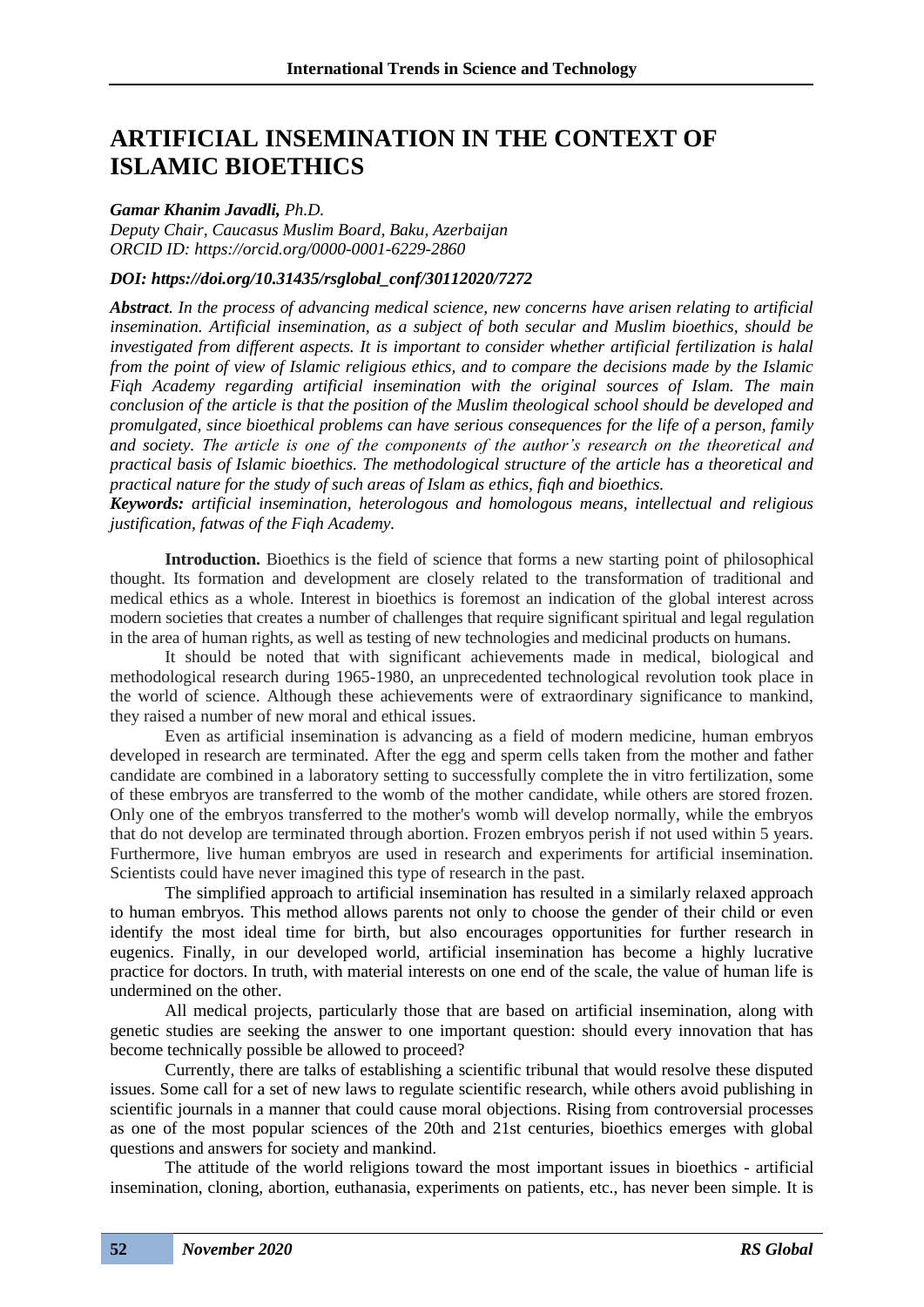important to point out that disagreement on these issues reigns among different religions and sects. The Christian faith, particularly the Catholic and Eastern Orthodox churches, hold broad views on this matter. The church generally keeps all processes in the field of biomedical innovations under control and regularly prepares its recommendations for modern medical innovations.

There are noted similarities in Christianity and Islam's attitudes towards medical and religious ethics. The protection of human dignity - expression of human rights, freedom of choice and will, hold the same meaning in both religions. In this respect, Islam gives utmost preference to human free will. The attitude in Islam towards bioethics is closely related to its attitude towards mankind. What distinguishes Islam from other world religions is that it provides and protects an individual's identity, merit, rights and in particular, women's rights, both on the basis of Shari'ah and secular laws.

The separate interpretation of Islamic jurisprudence in terms of exclusion, opinion, comparison and *ijtihad* of the secular bioethical problems emerging in modern times aims to demonstrate the attitude of different sects and movements towards popular morality. In order to solve the new ethical problems created by biomedical technologies, today's Muslim jurists and fiqh scholars hold regular meetings and prepare certain judgments and decisions. The scope and effect of these provisions and decisions are of great interest to the Muslims of Azerbaijan.

The contemporary period we are in is a period of contradictions and scientific developments that are closely related to each other. As science progresses, as in all areas of life, judicial and legal precedents occur in the religious sphere, which creates discrepancies between science and religion. The only amiable solution to these types of conflicts is in finding answers to these problems.

One of the new subjects that have emerged as a result of increasing success in medicine is artificial insemination. Of course, because rights in Islam are regulated under Shari'ah law, no lawyer or legal expert can legitimize these controversial current issues without consulting Islamic law. To that extent, the faqihs must first consider such matters from the perspective of Shari'ah law, so that legal experts can then ensure that necessary laws are put into effect according to these regulations.

It is important to note that the issue of artificial insemination is very broad, deep and controversial, so we will attempt to review it in a thorough, comprehensive manner. Since this is a topic of interest in secular bioethics, but also particularly in Muslim bioethics, we will examine it in 3 steps.

In the first step, we will review the definition of artificial insemination, as well as its history, including the first country it was performed in and what living creatures were used in the initial experiments. Subsequently, we will review whether this issue is halal in terms of Shari'ah law and the decisions made by the Islamic Fiqh Academy regarding artificial insemination. In the second step, we will consider the various options for artificial insemination and the respective position of the fakihs in regards to each option. In the third step, we will examine the position of Islamic lawyers on artificial insemination and present the conclusion of this issue.

**Research Methods.** We can define artificial insemination as the fertilization of female and male reproductive cells outside of the body. In other words, the process, without a sexual act between a man and a woman, but with egg cells from the woman who will become the mother combined with the sperm cells of the candidate father in laboratory settings, subsequently placed in the mother's womb again, constitutes artificial insemination.

Artificial insemination was first performed in Russia. This event took place in the first half of the twentieth century, when Russian scientists practiced artificial insemination in sheep, cows, horses and pigs. In 1950, scientists first managed to freeze bull sperm to -79 degrees Celsius using liquid carbon dioxide and then to -196 degrees using liquid nitrogen. The scientists who were able to heat the frozen sperm to normal temperatures found that these sperm samples did not lose their effectiveness. Thus, artificial insemination of animals with donor sperm preserved over long periods of time was possible.

The first person to have applied internal insemination by artificial means and used a substitute mother was M. C. Chang of Boston, USA. He conducted this experiment on rabbits in 1959. The first attempt to conduct artificial insemination on humans was done by Robert Edwards in 1965. In 1978, after many previous failed attempts, Robert Edwards and Patrick Steptoe saw the birth of the first human child conceived by artificial insemination.

This process begins with the removal of the woman's egg cell out of the ovaries. On November 10, 1977, Dr. Patrick Steptoe placed mother candidate Lesley Brown's egg cells into a container prepared by Dr. Robert Edwards. After fertilization took place in the container and the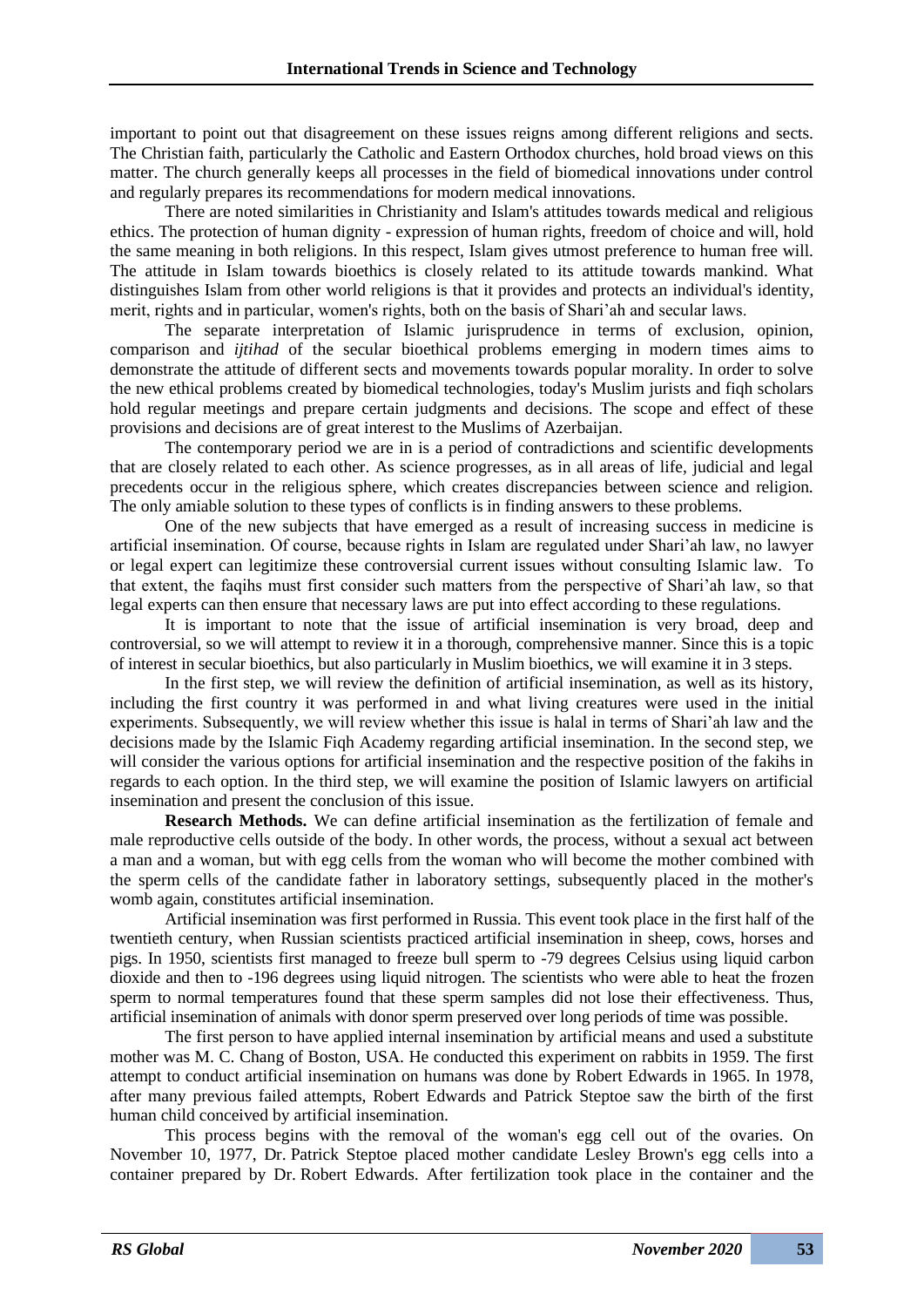zygote had developed sufficiently, Dr. Steptoe placed the blastula in Lesley Brown's womb on November 12, 1977 and on July 25, 1978, in news that resonated all across the world, Louise Brown, the first child successfully conceived through artificial insemination, was born.

The actual insemination process is divided into two types: homologous and heterologous. The homologous method is applied when the woman's partner has sperm cells that are healthy, but the woman cannot conceive by natural means for physical or psychological reasons. In this method, sperm cells taken from the man are released into the woman's uterus.

Artificial insemination has been the subject of debate and discussion among Islamic scholars since it was first introduced. Previously, several well-known Shia faqihs had found this practice to be unacceptable. Today, however, the majority of the Shia faqihs state that this is permissible (halal). The reasoning of those who argue that artificial insemination is permissible (halal) is based on both sperm cells and egg cells belonging to the spouses themselves and only the fertilization process being solved by artificial means. There is no evidence that this situation is haram. The intellectual and Shari'ah perspective also find this is permissible. However, haram activities, such as adultery or the transfer of sperm cells into the womb of another woman are not considered.

The position of the Sunni (Hanafi) faqihs regarding homologous fertilization is different. Although the majority of Sunni faqihs stated that this matter was permissible on the condition that certain rules are applied, a small number of faqihs, such as Sheikh Ahmad al-Haji stated that this was haram. The main argument of those that view artificial insemination as permissible is that married couples are able to have children this way and that the birth of the children strengthens the love and bond between them. The argument of the faqihs on the opposing side is that a child can only come into the world as a result of sexual intercourse. If a child cannot be conceived through sexual intercourse, then that is Allah's will, or to put it another way, artificial insemination is to contrary to Allah's will and it eventually leads to *shirk* (idolatry), which is one of the greatest sins. They defend their ideas with this verse of the Qur'an: *"To Allah belongs the dominion of the heavens and the earth. He creates what He wills (and plans). He bestows (children) male or female according to His Will (and Plan), Or He bestows both males and females, and He leaves barren whom He will: for He is full of Knowledge and Power.*" (Surah Ash-Shura, 49-50).

Heterologous fertilization is applied when no issues can be observed in the woman's fertility, while the male partner's sperm cells are not capable of making the woman pregnant. In this case, sperm cells from a third-party male (donor) are taken, prepared and then placed in the woman's uterus. The majority of Shia faqihs said that this type of artificial insemination is haram, while a small number have found it to be halal (permissible).

Those who argue that heterologous fertilization is haram associate it with the commandments given to men and women to protect themselves from haram, by referencing several surahs of the Qur'an (Surah Al-Mu'minun 5-7, Surah An-Nur 30-31, Surah An-Nisa 22-23, Surah Al-Ma'arij 29), as well as relying on the hadiths from the Imams. One of their verses on this subject is as follows: *"Say to the believing men that they should lower their gaze and guard their modesty: that will make for greater purity for them: And Allah is well acquainted with all that they do", "And say to the believing women that they should lower their gaze and guard their modesty."* The relative nature of "lowering the gaze" is highlighted by the use of Arabic preposition *min* in these ayahs. This means that only one aspect of the gaze is considered haram, relative of the situation.

Those who view the heterologous method as unlawful, support their opinion with several hadiths, with the following two in particular:

1. Ali Ibn Salim had narrated the following saying of Imam al-Sadiq (a): "*on the Day of Judgement, the most severe punishment will be given to the man who transfers his own nutfah (the sperm cell that has fertilized the egg cells) into the womb of another (namahram) woman."* It is understood from this hadith that it is a great sin for a man to transfer his own *nutfah* (sperm) into the uterus of a *namahram* woman. The word *nutfah* mentioned in the hadith refers that the sperm cells of the man fertilizing the egg cells of the woman in the process of forming an embryo.

2. Imam al-Sadiq (a) had narrated The Prophet (SAWS) saying: *"there is no greater sin in the presence of Allah than killing the prophet or imam, destroying the Kaaba which Allah has chosen as the Qibla for his servants, and transferring a man's own nutfah into the womb of another woman."*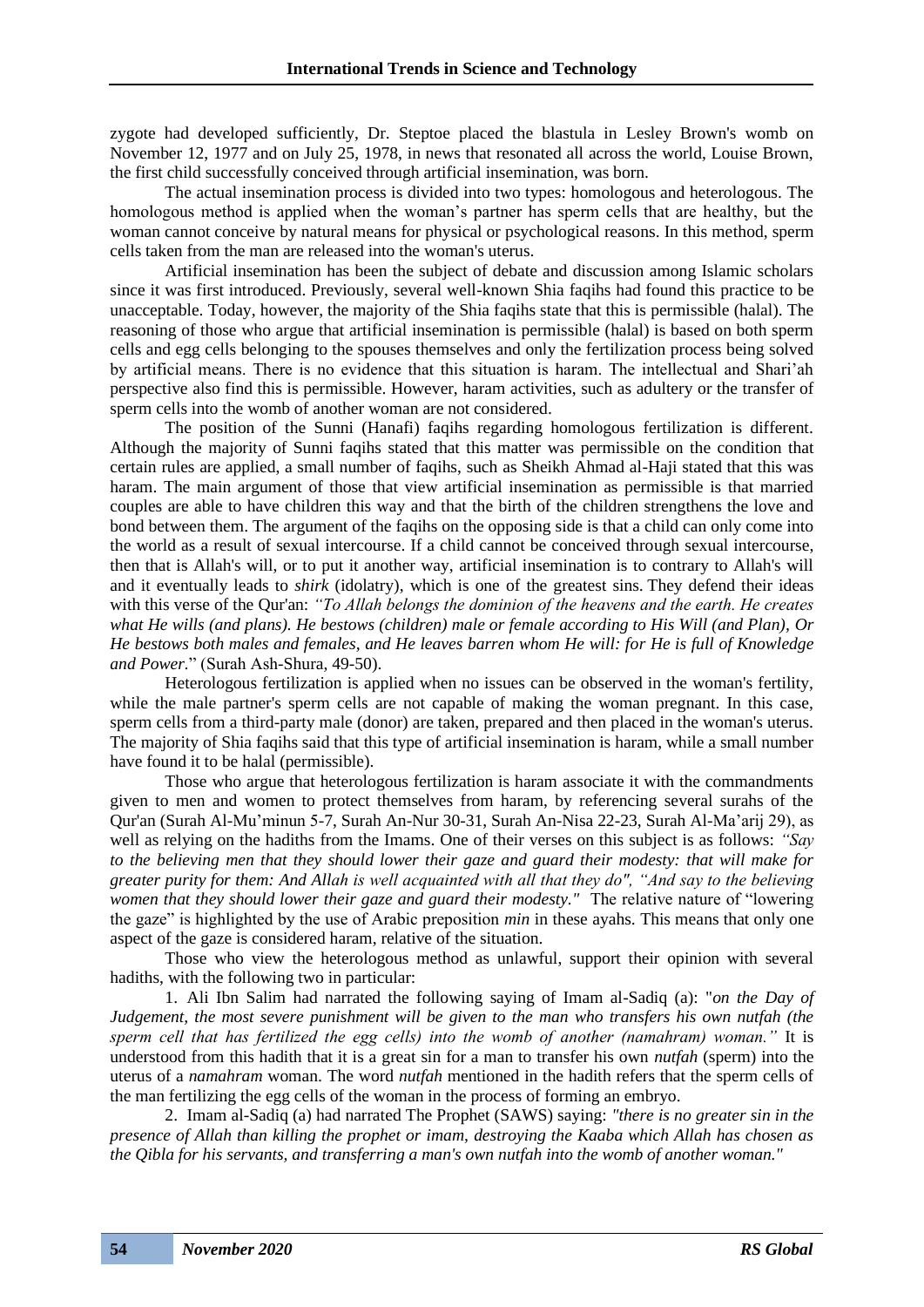This hadith also makes it clear that it is a sin for a man to transfer his own sperm cells into another woman's womb. This hadith covers the transfer of sperm to the womb of another woman, regardless of the way that it happens, as absolutely haram and a great sin. Many modern Shia faqihs have submitted other evidence that artificial insemination is haram.

It should be noted that the Sunni faqihs believe that the heterologous method of artificial insemination is haram. The following are two key arguments on this position:

1. This act, beneath the level worthy of humanity, stooped down to the level of animals and plants, is at the same time, a great sin and considered as grave as adultery. Because the goal of both is the deliberate transfer of the male sperm cell into the woman's uterus. This type of artificial insemination would also not be approved from the perspective of child adoption, forbidden in Islam. Just as with adoption, it is at the very least established that a child has biological parents, so in this case the paternity is not firmly established and a third party becomes involved.

2. "*Call them by (the names of) their fathers.*" Referring to this verse, the Sunni faqihs pointed out that children are ascribed to their own fathers. In heterologous insemination, a child conceived from another man's sperm cells is ascribed to the woman's actual partner. However, the wife's partner is aware that the child is not his and cannot accept the child as such.

The Islamic Fiqh Academy has made several resolutions regarding artificial insemination. The Islamic Fiqh Academy, which had been founded by the Organization of the Islamic Conference (currently called the Organization of Islamic Cooperation), was established on the basis of the decisions made at the 3rd Summit of Heads of State and Governments of Islamic Countries, convened in Saudi Arabia on 25-28 January 1981. The aim of this institution, headquartered in the city of Jeddah, is to aid with matters in the field of Islamic law and to find solutions in accordance with Islamic law to problems that arise in modern times.

One of the main issues discussed and deliberated by the Islamic Fiqh Academy is the subject of artificial insemination. Thus, at the VIII Assembly of the World Islamic Unity Center in Mecca (27 Rabi' al-Akhir 1405 - 7 Jumada al-Awwal 1405 / 19-28 January 1985), the following decisions regarding artificial insemination were made:

The methods of artificial insemination currently known are as follows:

1. the sperm cells of the husband are used to fertilize the egg cells of a third-party female and the developed embryo is placed in the womb of the wife.

2. a wife's egg cells are fertilized with a third-party male's sperm cells and the embryo is placed in that woman's own womb.

3. An embryo developed from laboratory-based fertilization of a couple's own egg and sperm cells is placed in the womb of a surrogate mother.

4. An embryo developed from laboratory-based fertilization of third-party female egg cells by third-party male sperm cells is placed in the womb of a woman

5. The husband's sperm cells are used to fertilize his wife's egg cells in a laboratory setting and are subsequently placed in the womb of his second spouse

6. An embryo from fertilization of a woman's own egg cells by her husband's sperm cells is developed in a laboratory setting and subsequently placed back in the woman's womb.

7. The sperm cells of the husband are collected and artificially inserted into the wife's womb, resulting in an internal fertilization of the egg cells

Taking into account the above articles, the Assembly passed the following resolutions:

The first five methods are in contradiction with religious principles, interfering with natural generational development, as well as raising uncertainty with the nature of motherhood, etc. and are by all means considered haram.

At the same time, the Islamic Fiqh Academy, emphasizing the need for action when appropriate, found that, if necessary, the sixth and seventh methods are permissible.

The most recent provisions on artificial insemination were adopted at the second meeting of the Eurasian Fatwa Assembly held in Istanbul in 2017, under the coordination of the presidency of Religious Affairs of the Republic of Turkey. According to a resolution passed by the Assembly, "...in cases of medical necessity, there is no harm in inseminating the egg cells of a woman with the sperm cells of her lawful husband." (3;6) The use of the sperm cells belonging to a man other than the lawful husband, in fertilization of the woman's egg cells and subsequent assurance of her pregnancy, is not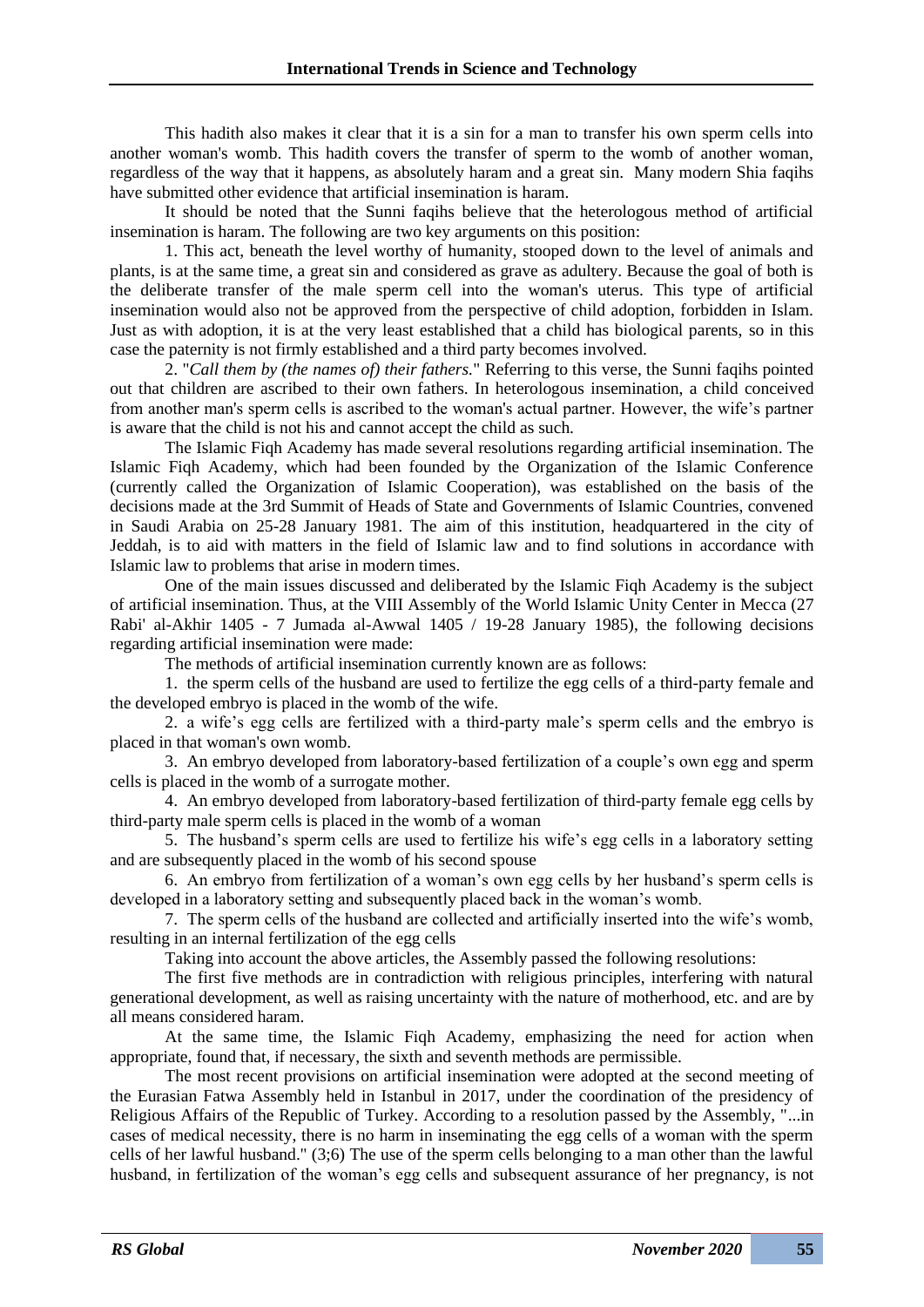permissible, as it incorporates elements of adultery and is offensive to natural human instincts. This method is only appropriate when breeding animals.

Today, new milestones have been achieved in the field of artificial insemination and for spouses who cannot have children naturally, new methods and techniques have been developed. Among these, the most widely applied method involves inseminating the egg cells with the sperm cells in a laboratory setting and placing the fertilized cell back in the woman's womb. This treatment is essential to women who cannot otherwise get pregnant naturally. There is absolutely no difference between the normal fertilization of the egg cells with sperm cells of spouses and a method where this fertilization occurs externally and the embryo is subsequently placed back in the womb. This is on the condition that the spouses any other way cannot conceive a child.

Outside of the scenario described above, any case where a third-party element is involved, such as use of the sperm cells, egg cells or the uterus of a person who is not one of the spouses, is not permissible. From the perspective of Islam, a legitimate child must have a relation to its parents both through sperm and egg cells, and the womb it grows in.

#### **Legal examination of artificial insemination.**

As noted at the outset, issues such as a child's custody, marriage and inheritance are put within the context of the child's lineage. The lexical meaning of the word *nasab* (lineage) implies relationship and dependence and is generally used with reference to ancestral kinship. From a legal standpoint, there are several definitions for the word *nasab*. The late Dr. Imami had defined *nasab* as follows: "Lineage is something that occurs as a result of sexual relationship between a man and a woman. A child born on the account of such a relationship signifies the blood ties between the man and the woman."

None of these definitions fully reveal the essence of *nasab*. That is, according to these definitions, it is not understood whether lineage is natural or relative. Since lineage has not been defined in Shari'ah law, this issue has been left up to the community to adjudicate.

From a medical standpoint, the formation of the embryo is influenced by the father, meaning that it is related to the sperm cells. In society, lineage is formulated by way of physiological fecundation. There are verses and hadiths that also support this. For example, a verse from the Qur'an says: "*It is He Who has created man from water: then has He established relationships of lineage and marriage."*

As we can see from the verse, there are kinship relations between people created from the same seed. The society also adopts this view when referring to family relationships. In reality, this is how an embryo develops and forms. However, unfeasible matters, such as adopting someone, etc. have no ancestral basis to them.

In addition, a number of thoughts were expressed regarding the child's relation to the mother. One of the main thoughts is that at the basis of this relationship is the act of birth. Both in terms of the lexical meaning and the generally accepted opinion, a mother is a woman who has given birth to a child who was conceived of her. Therefore, a newborn's mother is the woman who was pregnant with that child and gave birth to it.

Those who disagree with this have made a number of statements against the aforementioned claim, and we are referring to only one of them. In the following verse, Allah calls the woman who gave birth to a single human a mother, but it is not stated that a woman who did not bear the child cannot be considered his mother as well. For example, although the "milk mother" (a wet nurse, a woman employed to provide suckle to another woman's child) is not the woman who became pregnant and gave birth to the child, she is also defined as a mother in the Qur'an.: *"Prohibited to you (For marriage) are: Your mothers, daughters, sisters; father's sisters, Mother's sisters; brother's daughters, sister's daughters; foster-mothers (Who gave you suck), foster-sisters; your wives' mothers; your stepdaughters under your guardianship, born of your wives to whom ye have gone in, no prohibition if ye have not gone in; (Those who have been) wives of your sons proceeding from your loins; and two sisters in wedlock at one and the same time, except for what is past."*

Another criteria in establishing a relationship of a child to its mother involves the egg cells. Those holding this view equate motherhood and fatherhood. That is, the mother of a child is the woman who plays a role in the formation of the embryo, being the source of the egg cells that are combined with the sperm cells to develop the foetus. The nutrients absorbed by the woman serve the development of the child. From a medical point of view, the formation of the embryo is the result of the merger of the sperm cells of the man and the egg cells of the woman. Many verses of the Qur'an confirm this idea: "*Verily We created*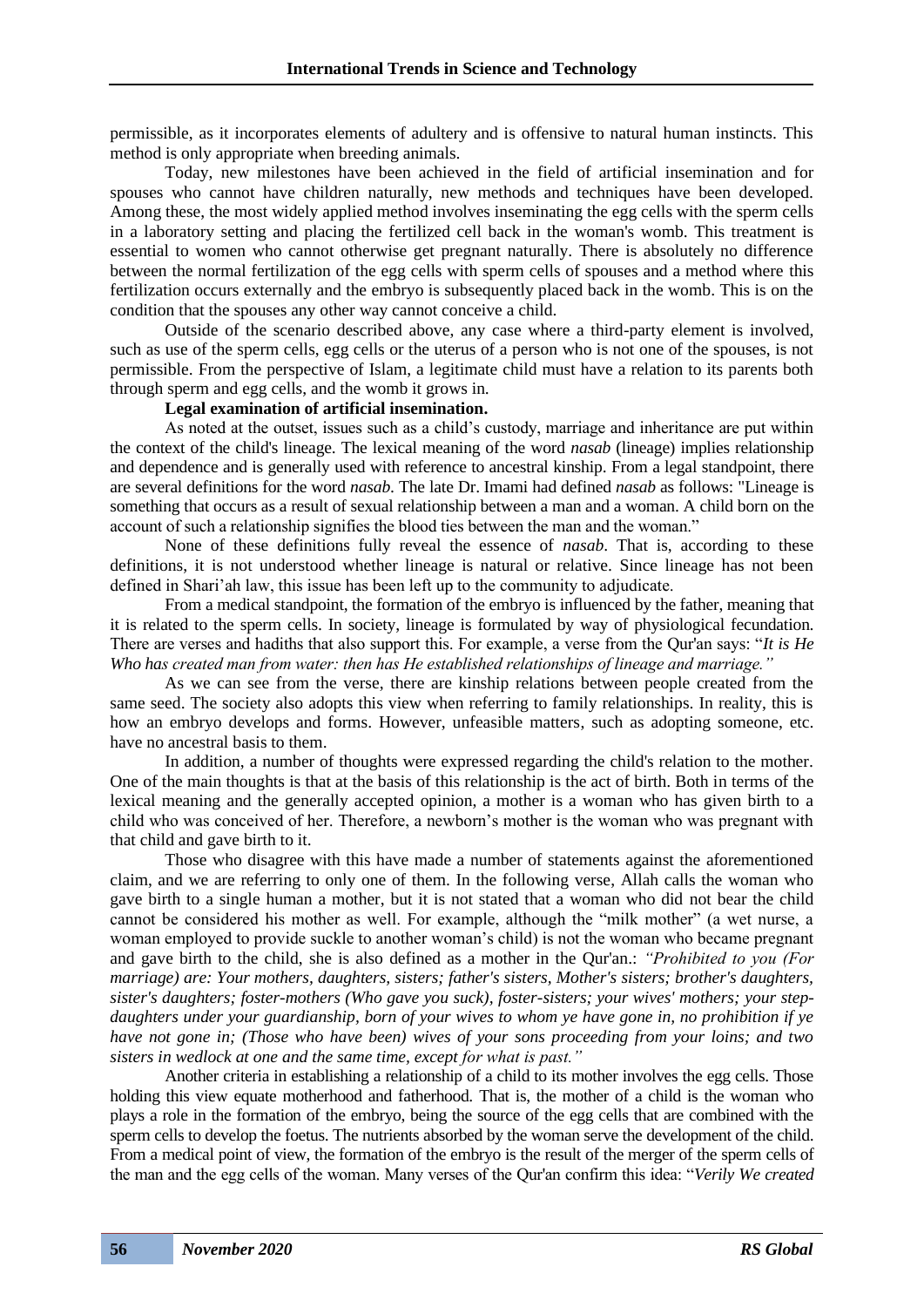*Man from a drop of mingled sperm..."* and *"It is He Who has created man from water: then has He established relationships of lineage and marriage: for thy Lord has power (over all things).*"

Another criterion of the child's relationship to the mother is that the mother exclusively provides both the uterus and egg cells. The view on this is that both the woman who is the source of the egg cells responsible for forming the embryo, and the woman whose uterus the embryo is placed in, are considered the mother of the child.

With the subject of artificial insemination, enriched with today's bioethics, framed within the sensitive approach of our society and the permissibility within Shari'ah law, being sufficiently important, it becomes very difficult to accept one of the aforementioned views over others. Both genetically, and from the viewpoint of our society, having an embryo formed from a woman's egg cells be placed in another woman's womb does not deprive the woman who provided the egg cells of being the mother. However, on the other hand, it is not appropriate to dismiss the woman who carries the child in her womb for months and is literally connected in body with it. In particular, many verses of the Qur'an show that Allah sees as separate the stages between the formation of the embryo and the final development of a child. "*Then We made the sperm into a clot of congealed blood; then of that clot We made a (foetus) lump; then we made out of that lump bones and clothed the bones with flesh; then we developed out of it another creature.*"

Allameh Tabataba'i in interpreting this verse, had written: "In this verse, Allah wants to point out that this flesh-and-bone creature is entering a new phase. So much so that this lifeless, ignorant, helpless being transforms into a living being capable of holding knowledge and power."

From various verses and hadiths relating to this subject, we conclude that a child in this situation is connected to both women. Therefore, both the woman who provided the egg cells for the embryo and the woman whose womb the embryo developed in are considered the mother of the child.

# **Various options for artificial insemination**

Here, we will review the various options for artificial insemination, while at the same time, considering the position of the various Islamic scholars on the matter:

# **I. Fertilization of a woman's egg cells with her husband's sperm cells**

In some circumstances, the sperm cells of a husband and the egg cells of his wife are not fertilized naturally, so this may be achieved medically in a laboratory environment, after which the embryo is transferred to the woman's uterus. The foetus continues its development in the woman's womb. It appears that all the faqihs consider this process halal, as there is no evidence to any parts of it being haram. Due to some of its potentially questionable aspects, based on the legal and intellectual deliberation methods within Usul Al-Fiqh, this process is considered halal conditionally, provided the sperm cells are not obtained in a manner considered haram, such as masturbation or external visual or physical stimulation.

This type of artificial insemination has been considered halal as it does not involve any elements of adultery, and there is nothing forbidden in the process of combining the male sperm cells and the egg cells of his wife in a laboratory environment. A child conceived this way will be a fullfledged child of the parents, just as the spouses will be the rightful parents of the child, with issues of lineage and inheritance being naturally addressed.

"The fertilisation of a man's sperm cells with the egg cells of own wife is lawful, but the sperm cells must not be obtained in forbidden ways. If a child is conceived through the artificial insemination process as described, the newborn will be considered a lawful child of the parents. Even if aspects of obtaining sperm cells are haram (for example, by way of masturbation), the child that is conceived as a result will still be considered the legitimate child of the parents. However, the man is guilty because of engaging in masturbation."

The fatwas of the Mujtahideen, such as Mohammad Reza Golpaygani, Sheikh Yousef Saanei, Mohammad Momin, Mohammad Yazdi and Sayyid Mohammad Sadeq Rohani, affirm this idea.

## **II. Transfer of the embryo from one woman's uterus to another woman's uterus**

#### This option consists of the following elements:

a) Biologically, there are no problems with either of the spouses, that is, there is no obstacle to the fertilization of the sperm cells of the husband and the egg cells of the wife and the forming of the foetus. However, due to medical conditions of the wife, such as diabetes or thalassemia, the foetus cannot be kept viable in the uterus and results in a miscarriage. With the latest advances in medicine, the occurrence of this scenario has been considerably reduced.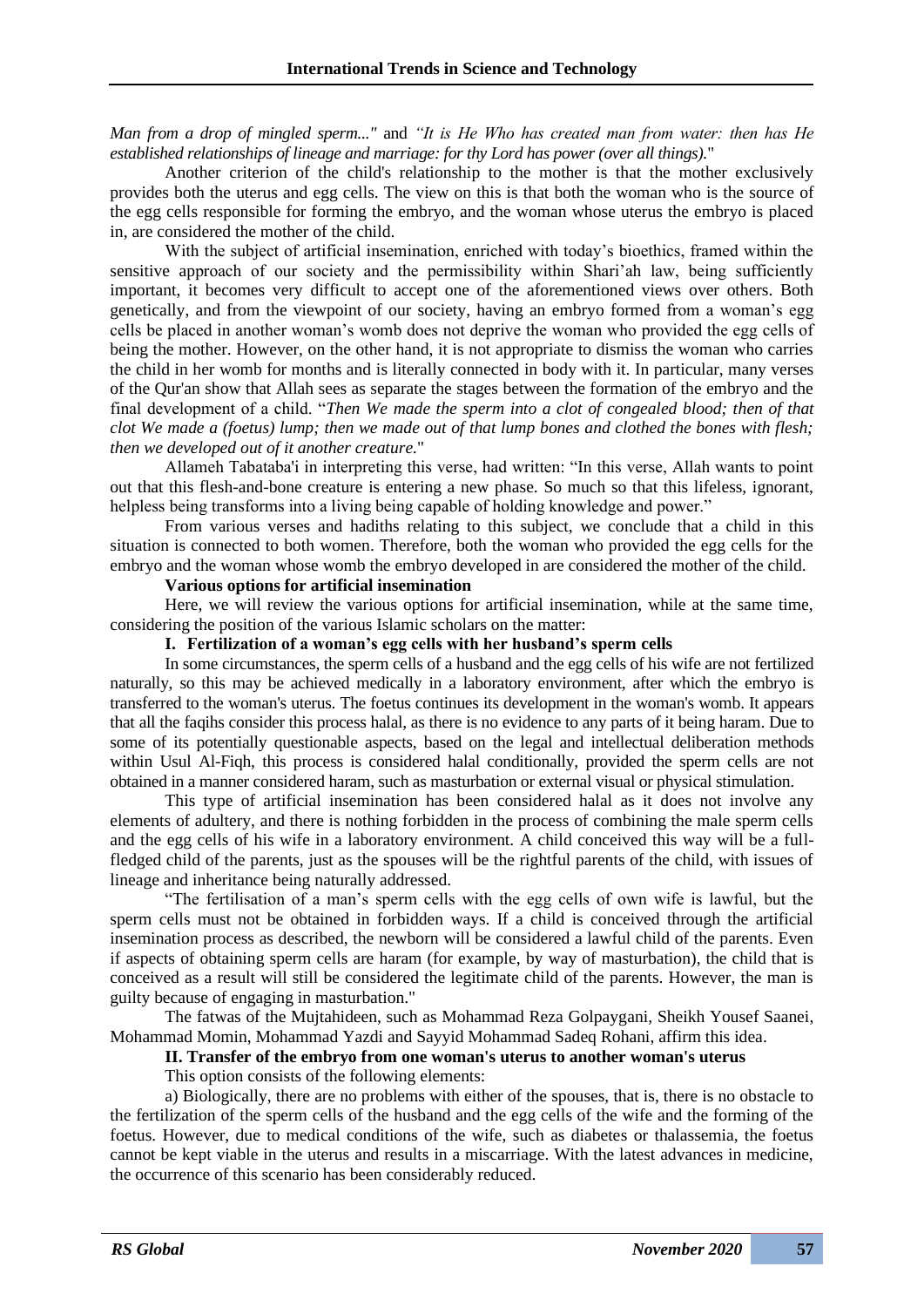b) the sperm cells and the egg cells of the spouses are combined in a laboratory environment and transferred to the womb of a third party female. In Shari'ah point of view, this can be considered rental of the uterus.

Ayatollah Khomeini was asked: "some women, due to health issues and for other reasons, cannot carry the foetus in their wombs and suffer miscarriages. In such a case, if the foetus is developed in the uterus of another woman, can the child be returned to the biological parents, considering the foetus has developed in a rented uterus until the birth". Ayatollah Khomeini replied: "If this example contains no elements of haram, the fact that the embryo developed in the uterus of a third party female does not present a challenge. If the foetus is formed from the spouses' sperm cells and egg cells, the child belongs to them."

c) In some instances, the woman may not have viable egg cells, and so egg cells of another woman are transferred to the woman's uterus, which are then fertilized with the sperm cells of the first woman's husband in the course of sexual intimacy. According to some scholars, based on the hadiths referenced earlier, the fertilization of a third party female's egg cells with the husband's sperm cells is considered haram. However, the scholars who argue that this is not haram have clarified that the issue referenced in the hadiths is with the transmission of the man's sperm into the third party female's uterus. Therefore, these hadiths should not be referenced in relation to a scenario where a husband's sperm cells fertilize a third party female's egg cells in the womb of the lawful wife. It should be noted that as the egg cells of the third party female are transferred to the womb of the wife, these cells integrate with the wife's body and are eventually considered her own.

The process of transferring the embryo into another woman's womb, also known as surrogacy, is one of the issues that have become relevant in recent times. Over the past 20-30 years, several various versions of this process have emerged. We will focus on one.

With both the husband and wife being in adequate health, the husband's sperm and the wife's egg cells being within normal parameters, but due to medical concerns with the wife's body, such as diabetes or thalassemia, the wife may have difficulty carrying the embryo to term. In this case, the transfer of the foetus to another woman's womb can happen in the following two cases:

1. The woman into whose womb the embryo is transplanted can become mahram to the man, there is no harm in being close to him. In this instance, the opinion of all Islamic scholars, there is no legal justification for considering the embryo transplantation to be haram. Because the man wishes to transfer his own sperm cell into the womb of the woman who is privy to him, we can see that this method is not haram.

2. The embryo is placed in the womb of a woman, closeness with whom would be haram for the man. The scholars could not come to a common decision regarding this, some considering this lawful and some say that it is haram.

Those advocating that it is permissible to transplant the embryo into another woman's womb defend their view on the basis that protection and preservation of the embryo is of utmost importance. The embryo should not be allowed to be destroyed under any circumstances. If there is no argument that the transfer of the embryo to another woman's womb is haram, the situation is considered lawful in accordance with the rules of justification within Usul al-Figh. In the interests of erring on the side of caution, and since there is some evidence that this is haram in Shari'ah, a further, deeper review of the issue is necessary.

The muftis have expressed their views on the subject. Mohammad Taqi Bahjat answered the question posed to him regarding permissibility of transferring embryos or sperm cells to a third-party woman's womb as follows: "if there are no pre-requisites with haram elements in this matter, then there is no wrong."

Mohammad Yazdi answered this question as follows: "after fertilizing male and female reproductive cells in a laboratory environment, it is lawful to transfer the cell that is formed into another woman's womb regardless of her marital status. This can not be considered haram. Because this is neither adultery, nor the transfer of the male's own sperm cells into the womb of a *namahram* woman."

Those who view this matter as haram have drawn attention to several verses and hadiths, such as: *"And say to the believing women that they should lower their gaze and guard their modesty."* This verse commands believing women to protect their eyes and their honour (private parts) from haram. It appears to suggest that the woman can not leave her private parts at the disposal of her doctor or obstetrician. In this respect, the doctor's actions to transfer embryos into a woman's womb would be considered haram. If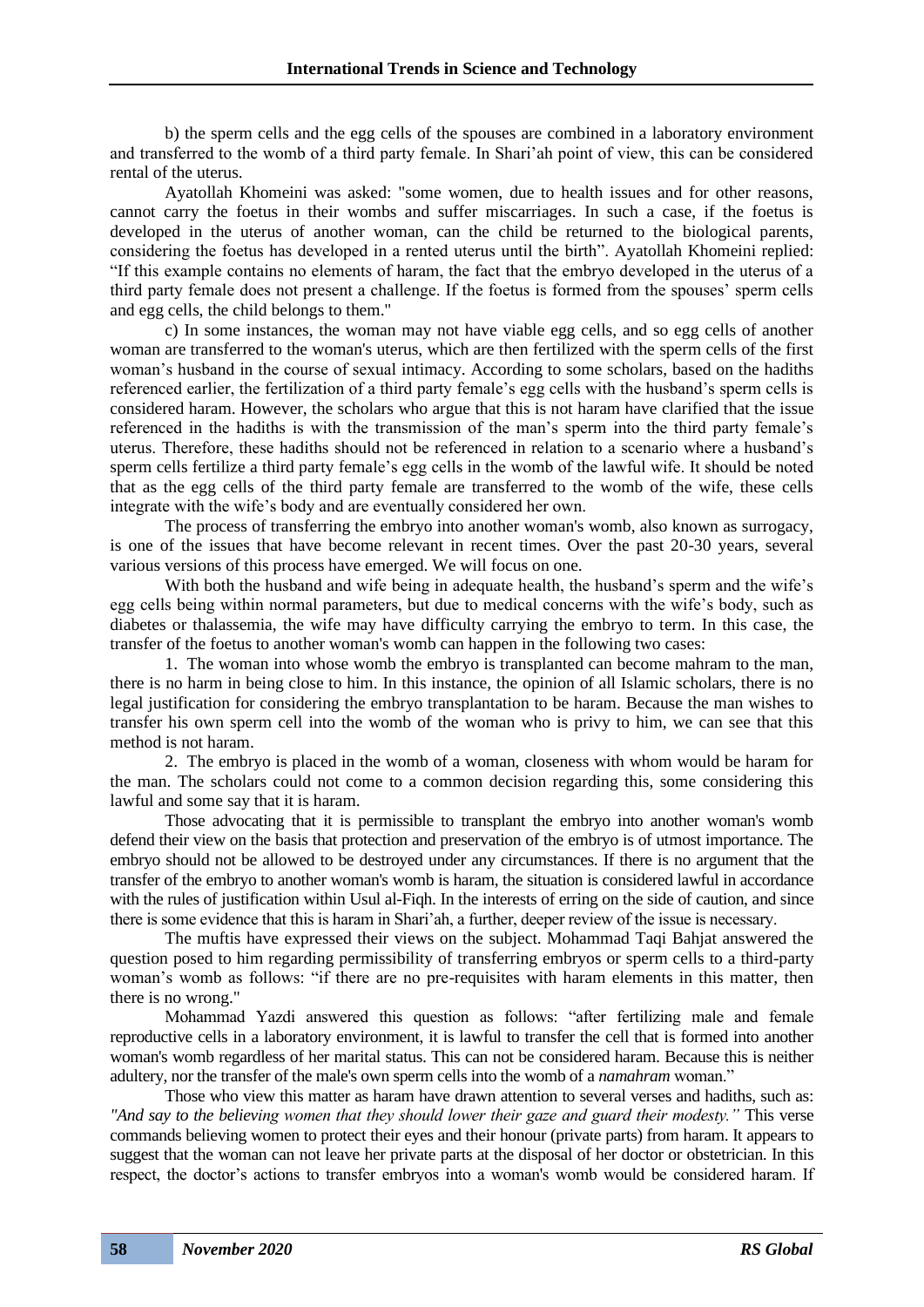someone views this action involving lawful spouses as haram, it should be noted that some scholars view all forms of artificial insemination as unlawful, labeling them as unnatural and foreign.

Those who object to this claim feel that in protecting private parts of a woman from haram, the aforementioned verse only refers to protecting them from the sight of others. Based on this, the transplantation of a *namahram* man's sperm cells into a woman's womb naturally or through the artification insemination process is not a concern. The need to only protect private parts from being seen by others is also seen in the hadith of Imam al-Sadiq (a) narrated by Abu Basir. In that same hadith, Imam (a) says: "*apart from this verse, in all the other verses in the Qur'an about guarding the private parts, the reference is to guarding against adultery* "; This hadith was narrated in "Tafsir Al-Qummi" and "Tafsir Noor al-Thaqalayn", as well as in "Usul al-Kafi". There is no concern in the execution of the hadith narrated in "Tafsir Al-Qummi".

Yousef Saanei was of the view that transferring the embryo into another woman's womb is haram. He had noted the importance of avoiding these methods of reproduction, which are contrary to moral values. Fazel Lankarani, Hossein Noori-Hamedani and Abdul-Karim Mousavi Ardebili had also stated that this scenario is not allowed under Shari'ah law.

**Conclusions. The position of Islamic scholars on artificial insemination.**

The views of Islamic faqihs about artificial insemination can be grouped as follows:

# **1. All forms of artificial insemination by medical means being halal**

Ayatollah Sayyid Ali Hosseini Khamenei, as well as Hassan Tabatabaei Qomi, Mohammad Yazdi and Sayyid Mohammad Mousavi are all in support of this view. Their main argument is that no verse in the Holy Qur'an or any hadiths indicate that this situation is prohibited. However, even those supporting this view caution staying away from using a third-party male's sperm cells in artificial insemination, as well as introduction of elements of haram during the process of artificial insemination.

# **2. All forms of artificial insemination by medical means being haram**

Among those holding this view, Sayyid Mohammad Hadi Milani, as well as several prominent Sunni scholars have proclaimed artificial insemination to be absolutely haram, while Shaykh Muhammad Abdul Latif al-Farfour and Bakr Abu Zayd Mohammadsharif Ahmed only considered some aspects of artificial insemination to be unlawful. As the main evidence in support of their view, they referen*ce "Your wives are as a tilth unto you; so approach your tilth when or how ye will"*, stating that reproduction must occur only as a result of natural sexual intercourse. According to this verse, men should only be intimate with their wives and offspring must only be produced as a result of this intimacy. Bringing a child into this world by other means (artificial insemination) is contrary to this verse of the Qur'an. In addition, verses such as *" He is created from a drop emitted, Proceeding from between the backbone and the ribs"* show that gushing *nutfah* (sperm) must enter the female uterus. This does not occur with artificial insemination. On the other hand, in situations unrelated to artificial insemination, the *namahram* (marriageable) man might see and touch a woman's body, under circumstances that on their own would be considered haram.

# **3. Artificial insemination by medical means between spouses being absolutely halal, artificial insemination involving a third-party man or woman being halal only under certain circumstances.**

Some mujtahideen have ruled that the fertilisation of the husband's sperm cells and his wife's egg cells is absolutely halal. Mohammad Momin Qomi and Mohsen Harampanahi have served as guiding examples to the scholars who are of this view. They support their claim with references to hadiths that forbid a man's own sperm to enter the uterus of a woman who is not his wife, inferring from this that artificial insemination is not strictly forbidden. However, with regards to a third-party man's sperm cells being used to fertilize a woman's egg cells in a laboratory setting being considered haram, since there are basis for finding it unlawful, the provision has been made that it is not halal.

#### **4. Artificial insemination by medical means strictly between spouses being absolutely lawful, while artificial insemination involving a third-party man or woman being absolutely forbidden.**

The criteria for determining whether the fertilization process is halal or haram are the composition of the reproductive cells and the involvement of third-party donors. In the process of fertilizing egg cells with sperm cells, the matter of whether artificial insemination is lawful or unlawful has no relevance. Among the chief evidence referenced by the scholars of this opinion are ayahs, hadiths, the intellectual opinions and arguments expressed within Usul al-Fiqh, the philosophy on marriage rules,